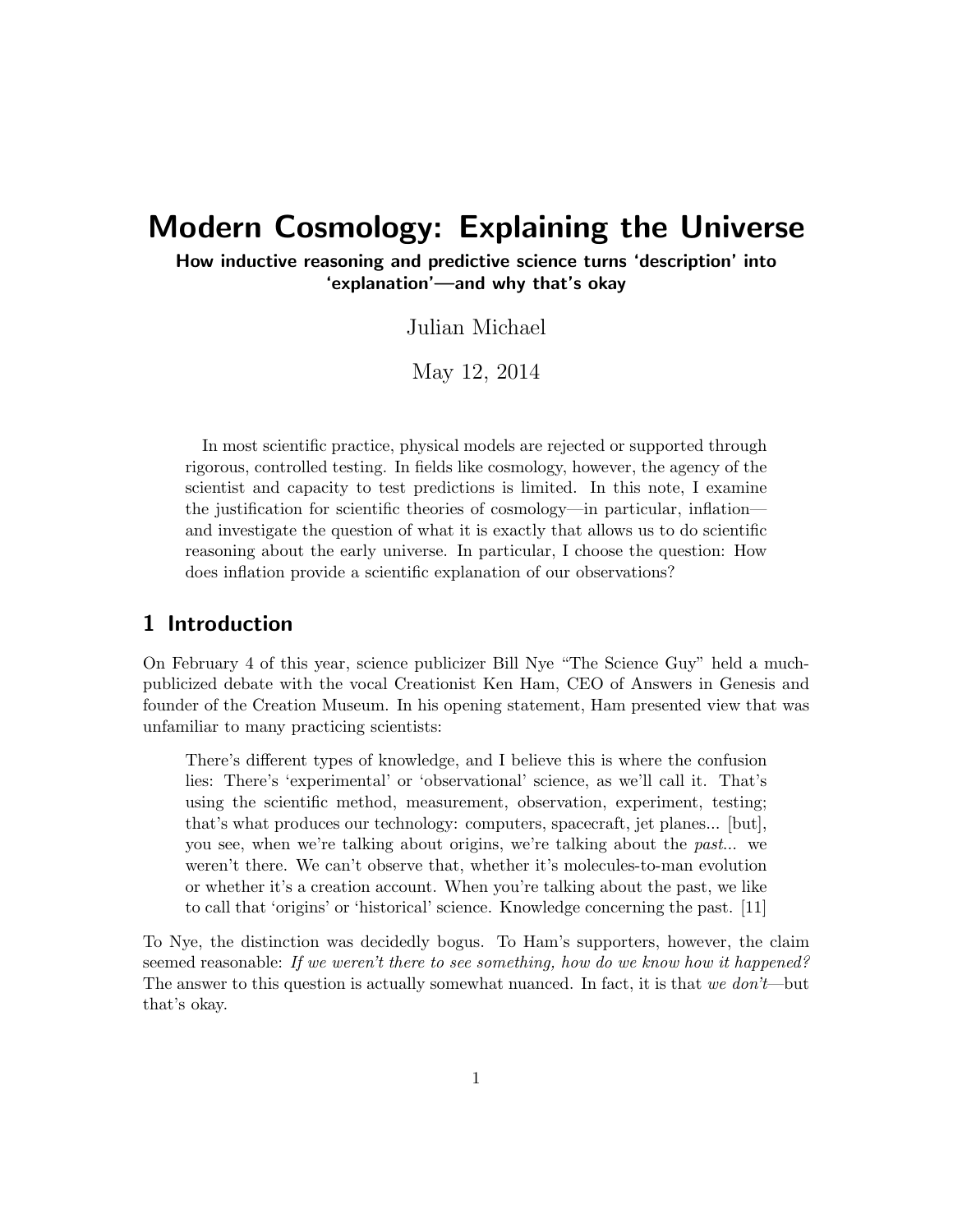When explaining "observational" science, Ham evokes images of scientists holding pipettes over test tubes, sequencing DNA, and inventing electronics. It is an idealization of scientists as people testing and observing phenomena, and generalizing them into patterns, trends, and causal rules that can be tested and sometimes applied in technology. This, surely, is a fine general picture of operational science.

As for "historical" science, one basis for the dichotomy Ham pointed out is this: the past can't be tested. Furthermore, to rely on arguments that present observations are "effects" of past "causes" relies on causal laws having held in the past—but we can't test whether a law held before our existence.

Thus we come to the prehistory and the beginning of the universe: the time period disputed by young-Earth creationists. But notwithstanding the creationist arguments, the beginning of the universe is not an easy issue within the scientific community. We aren't capable of producing "test universes" in controlled environments like the laboratory, so the predictive power of our theories may only be indirect and observable in other settings, like high-energy particle accelerators—and even then, there is no provably correct way to link the indirect effects in the atom smasher to the beginnings of the universe, without making assumptions about the simplicity or static nature of physical laws. Furthermore, this means that the basic questions of cosmology can only be answered through observation and not test, which makes it difficult to establish causation.

Yet, despite these difficulties, we have come up with remarkable and elegant theory of the beginning of the universe that closely matches our measurements: It begins with the big bang, a period of rapid expansion (inflation), and the recombination of particles and atoms. These then collapsed over time to produce the mostly homogeneous galactic and cluster structure we see when we look deep into space.

However, an oft-cited requirement to be a scientific theory is that a proposition be testable. The theory of inflation, for example, was constructed to match our observations about the homogeneity of the universe, particularly the cosmic microwave background (CMB). It can't be validated on external phenomena because we only have one universe. Thus, the questions I raise in this note are: **How is inflation an explanation of what** we see, any more than a simple *description* of the structure of the universe and CMB? And how can we validate the theory as *scientific?* 

As it turns out, the key lies in Ham's picture of "observational" science. Accepting it has some interesting philosophical implications that bring us to the answer of this question. In Section 2, we will discuss some basic issues in the philosophy of science. Section 3 will discuss the foundations of modern cosmology. Then, in Section 4, we will discuss the importance of simplicity in the study of science, before revisiting inflation theory in Section 5 and then concluding in Section 6.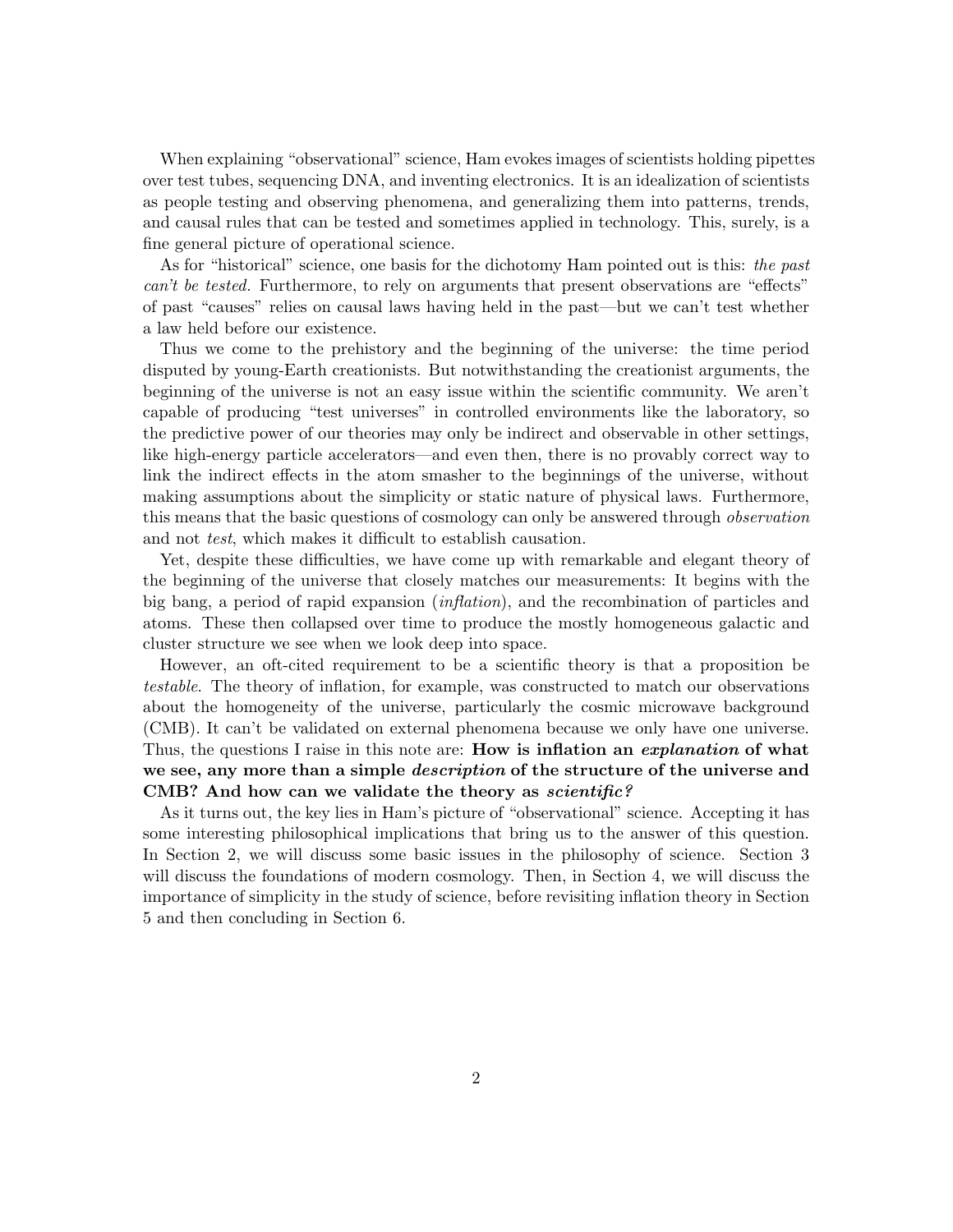# 2 Science and Causality

### Induction

Developing physical theories involves making repeated observations and extrapolating these observations to laws. This process is known as inductive reasoning, and curiously, it seems entirely rational but *isn't necessarily valid*. Take the example of Jerry the cat from UT Austin professor Alan K. Cline:

Jerry was an outdoor cat, and every day, as I was getting in the car and about to come down here, Jerry would be sitting there, and seeing me. And I imagined what was going on in Jerry's mind. Now, the fact is that sometimes Jerry went in the car as well. But [when Jerry was in the car], he always went to the vet. ...So when Jerry saw me getting in the car every day and driving away, Jerry's saying "Alan's going to the vet again!" [7]

The particular case of Jerry's unfortunate conclusion is an example of sampling bias, which scientists try to get rid of by controlling and randomizing experiments. This control, then, can establish causation (rather than correlation), which is the philosophical foundation on which any physicist rests in order to sleep comfortably at night.

However, this form of reasoning about causation is inherently incomplete: it is impossible in principle to validate general laws about causation on the basis of observations. Scottish philosopher David Hume is often credited with this point, made in his Enquiry Concerning Human Understanding:

As to past Experience, it can be allowed to give direct and certain information of those precise objects only, and that precise period of time, which fell under its cognizance: but why this experience should be extended to future times, and to other objects, which for aught we know, may be only in appearance similar; this is the main question on which I would insist. [12]

Hume's point was that any inductive generalization relies on the basis that *future events* will emulate past events. And this claim cannot be proven, as it is a general causal relation that would require induction to prove! So in general, it is impossible to conclude causal laws from a set of observations.

#### Predictive Power

There is a particular constraint we can place on science that is both practically and theoretically necessary: that it has predictive power. This is the only way that the pursuit of science can bring us knowledge. If science could only describe or explain known past events, then it would not contain any knowledge that wasn't contained in the recorded past events themselves! So the development of theories would be meaningless in terms of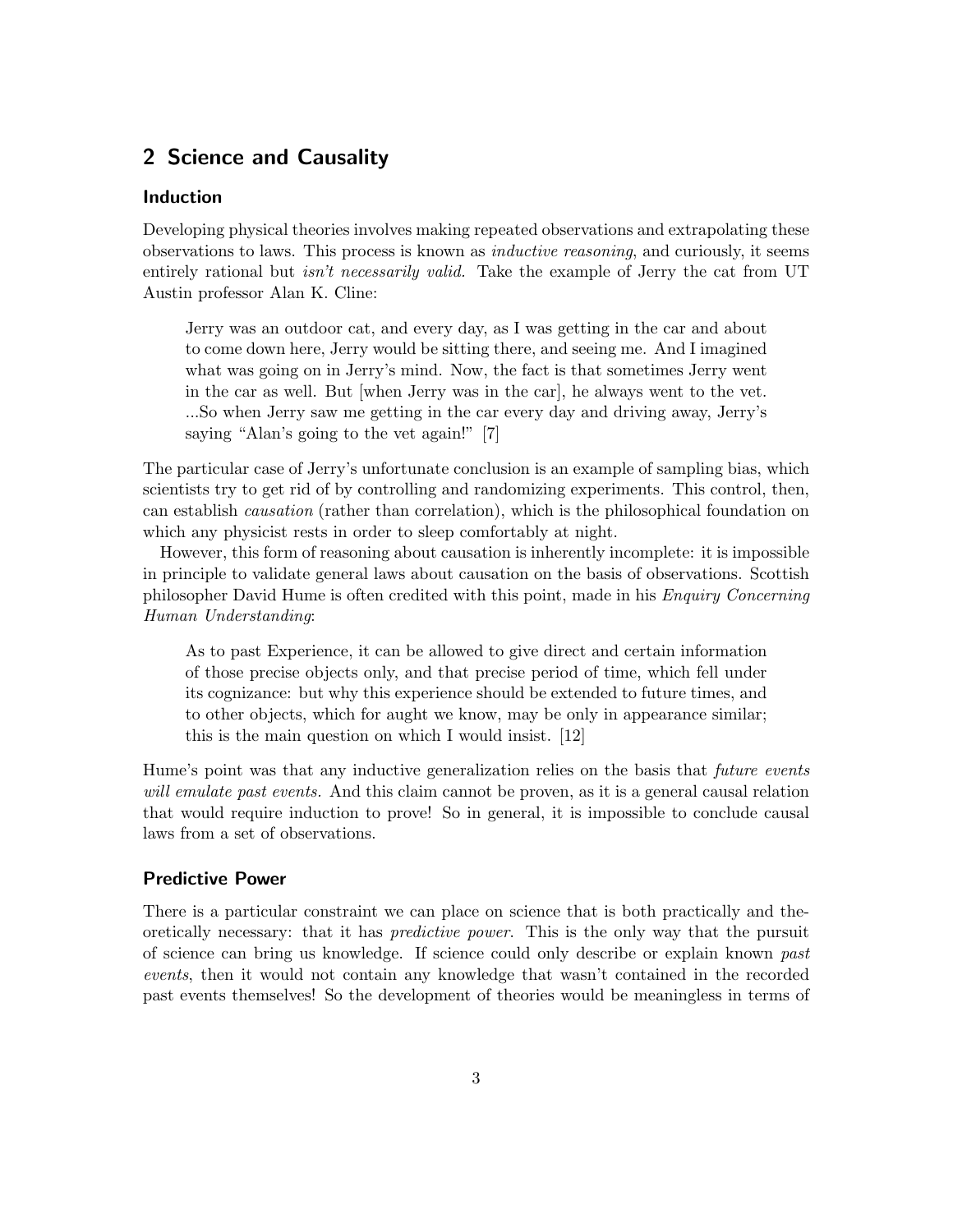the pursuit of knowledge. However, the predictability of the future from the present or past is exactly the notion of causality that the problem of induction shows us is impossible to validate! So any scientist who wishes to avoid crushing existential crisis must somehow confront the problem of induction.

#### Resolving Causality

Putting aside the philosophical difficulties, however, it seems ridiculous to say that it's impossible to predict anything. Many scientific results have been experimentally validated time and time again, and all of the technology that underlies modern society relies on nature behaving consistently on some level. But indeed, in order for induction to be valid, we must require data to be valid: nature simply must not create flukes. This means everything happens by some natural law, and brings us to the *principle of causality*:

The principle of causality is the assertion that any event whatsoever can be causally explained—that it can be deductively predicted. [14]

The particular version of this principle that we're interested in is that in which the 'deductive predictions' can be made on the basis of some set of natural laws and some set of true initial conditions. It is clear that this statement cannot be proven—or disproven—but it is an essential principle to the practice of science. To face this difficulty, philosopher Karl Popper said it best:

I shall, however, propose a methodological rule which corresponds so closely to the principle of causality that the latter might be regarded as its metaphysical version. It is the simple rule that we are not to abandon the search for universal laws and for a coherent theoretical system, nor ever give up our attempts to explain causally any kind of event we can describe. [14]

The crux of the argument is this: We need not accept the principle of causality in theory, but we might as well accept it in practice. Furthermore, it makes sense to assume that physical laws do not vary arbitrarily over time or space. Because there is no other way to do science. The principle of causality must be an underlying assumption in any form of scientific reasoning, and that is okay: After all, it has worked pretty well so far.

#### The Effects of Causality

The principle of causality has far-reaching effects. It allows us to infer that any event we observe must have some cause that includes both the natural laws and some initial conditions. In the language of physics, these 'initial conditions' are usually nearby values of fields on the 4-dimensional manifold of space-time. This grounds the laws of physics (as differential equations) as causal laws of nature.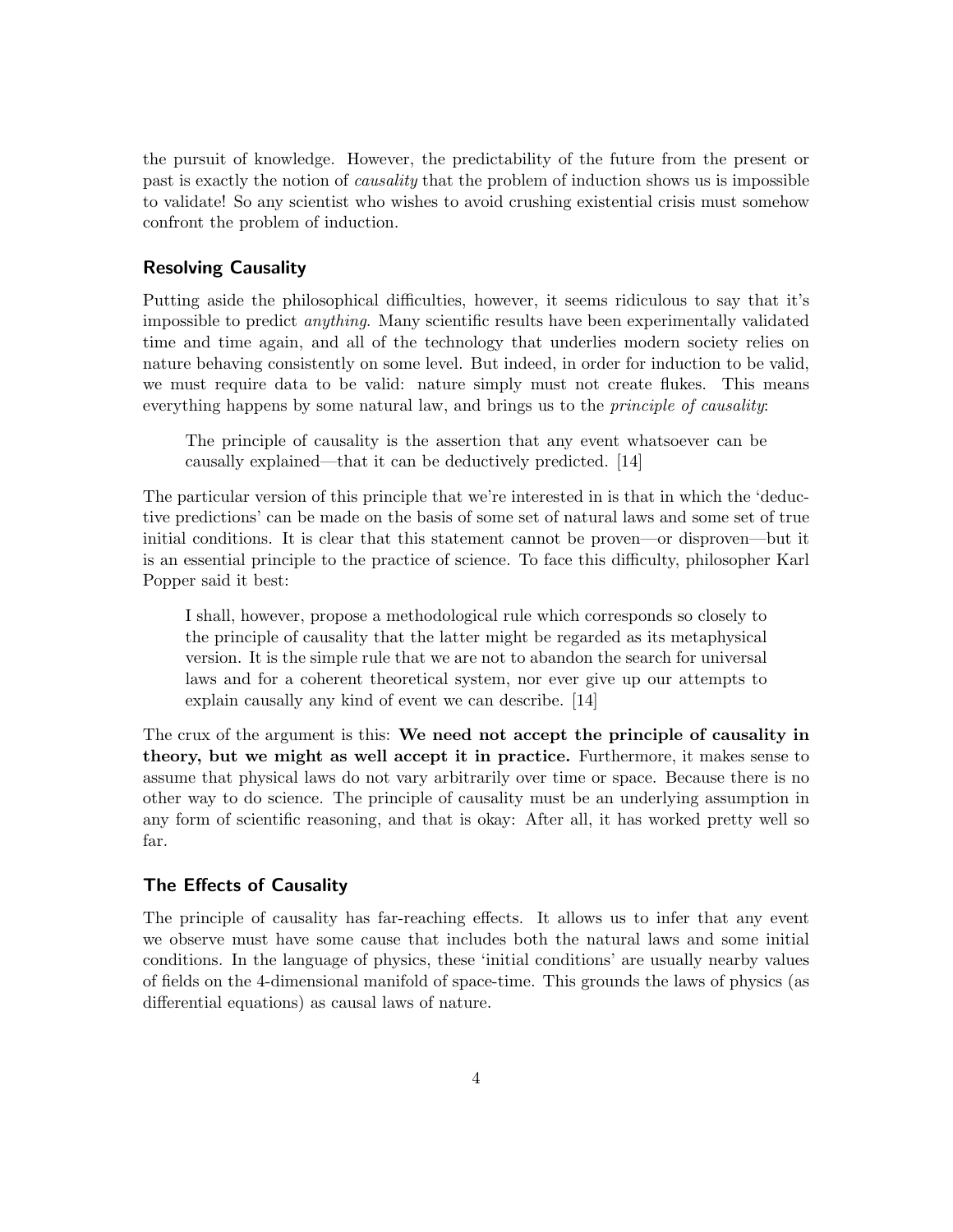In the same way that we can use differential equations to reason in either direction in time,<sup>1</sup> we know from the principle of causality that everything we observe must have a cause, and that allows us to reason about long ago in the past, in places very far away—all based on observations that we make here and now.

We now have grounds on which to justify theorizing scientifically about the early universe: we may state conditions that *must*, according to some model of the natural laws, have held some time ago in order to produce the observations we make today, and those statements about the past become a necessary part of the theory in order for it to be consistent.

The analysis of causality in this section almost provides a satisfying account of our approach to cosmology. In the following section, we will take a look at modern cosmology and inflation before returning to the question of how we evaluate our scientific theories.

# 3 Cosmology

Cosmology is the study of the large-scale structure and distant past of our universe. Right off the bat, we know that the sort of reasoning we must do in cosmology is of a different flavor than in experimental science.

### The Flavor of Cosmology

First, cosmology is not *predictive*. There is only one universe that we can observe, so it is difficult to say whether we can make claims about what it should look like: it doesn't make sense to develop a theory of the evolution of hypothetical universes and use ours as evidence for it, unless we make the assumption that *our universe is somehow typical*—a controversial assumption that can take a number of different forms, with various implications (discussed in Section 5). Even to predict the long-term evolution of our universe is futile, at least for the moment, because it seems that we will not be able to observe any meaningful structural changes in the universe within the cosmological blink that is our lifetimes.

Second, cosmology does not naturally generalize. This is a related issue: because we only have one universe to examine, we can't necessarily (again, without more assumptions) develop a general theory of universes—only a specific description of our universe. Whether this is satisfactory as a scientific theory, or as an "explanation," is unclear. (This issue is further discussed in Section 4.)

However, despite its apparent status as "descriptive" of our universe, which ideologically may make it difficult, cosmology also has the *practical* difficulty of necessarily being "explanatory" of our current observations, by asserting something about the state of affairs in the past. Indeed, it is "predictive" only in the sense that we may construct models that have as-of-yet unmeasurable implications, but as our measurement technology improves,

<sup>&</sup>lt;sup>1</sup>This does not mean that we can *completely* determine the past from the future, even if the future is completely determined by the past. As in thermodynamics in general and Ricci flows in particular, order tends to descend into chaos and information tends to fall away over time.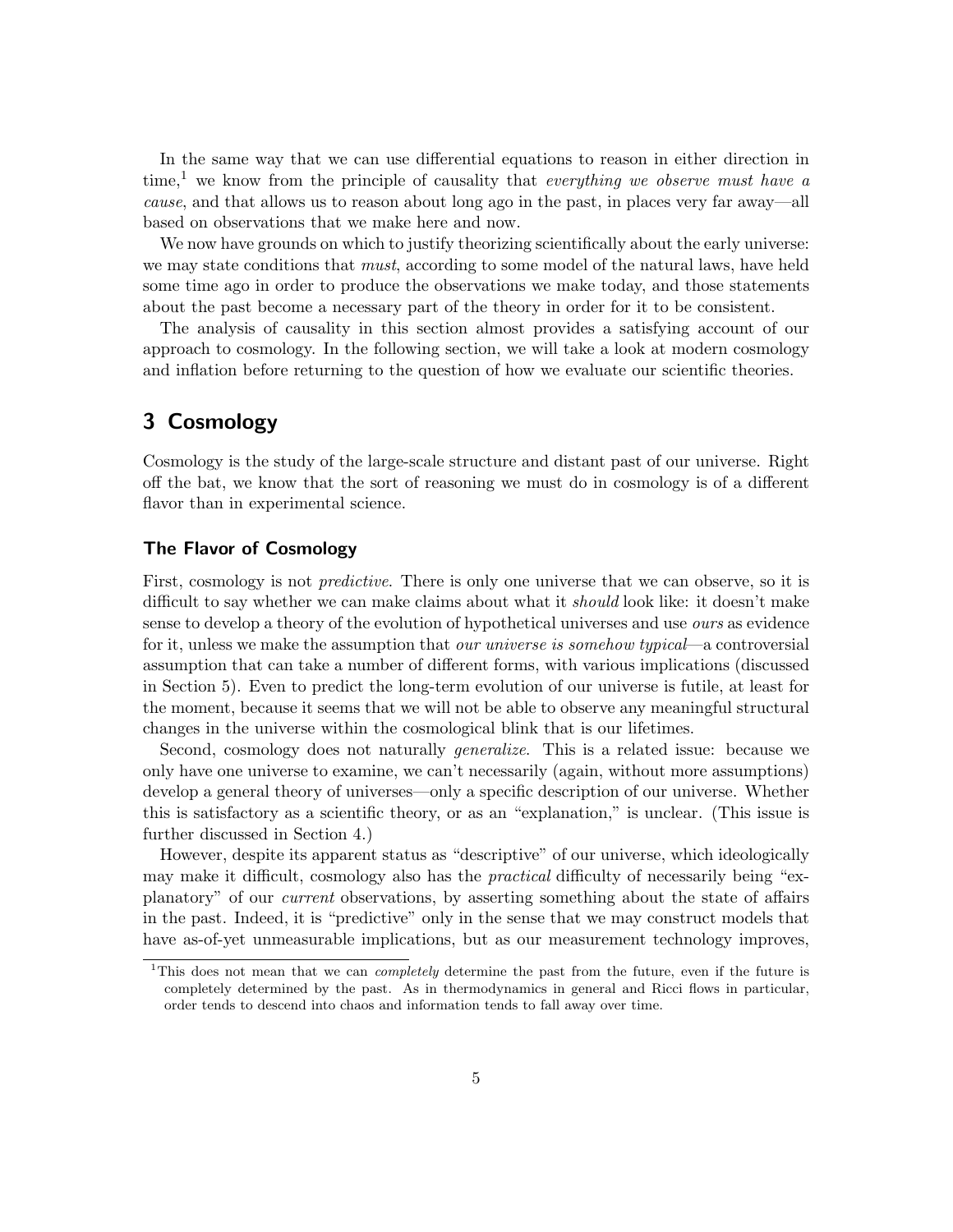we may test these implications through observation (as in the recent BICEP2 experiment) in a way that feels very much like executing controlled tests of our predictions.

#### The Mathematical Basis of Cosmology

Modern cosmology is the application of the theory of general relativity to the notion of the expanding universe. This begins with the determination of the form of a metric that represents the large-scale structure of space-time as we see it when we look far past the stars of our own galaxy. To ground ourselves, we note three central observations:<sup>2</sup>

- (1) The universe is homogeneous. No matter where direction we look in the universe, we see the same density, distribution, and types of galaxies. As far as we can tell, there is no significant large-scale variation in the structure of the universe from place to place.
- (2) The universe is isotropic. In addition to homogeneity from place to place, our observations of deep space indicate that there is no directional preference to the structure of the universe.
- (3) The universe is expanding at an accelerating rate. All of the distant galaxies we observe are moving away from our own, and the speed at which they are receding scales superlinearly with their distance from us. This seems to indicate that all of space is expanding at an increasing rate, since further galaxies (which we see earlier in time) are further than a linear extrapolation of the movement of nearby galaxies would indicate.

If we take these factors into account,<sup>3</sup> we may construct the general form taken by the large-scale metric of the universe. We find that the necessary and sufficient form of the metric to match these conditions is the Robertson-Walker metric

$$
ds^{2} = -dt^{2} + R^{2}(t) \left[ \frac{dr^{2}}{1 - kr^{2}} + r^{2} d\Omega^{2} \right]
$$
 (1)

where k is some constant and  $R(t)$  is the scale factor of the universe (i.e., the amount by which it has expanded) at time  $t$ . Furthermore, because of our freedom to scale the  $r$ coordinate, we need only consider the cases of  $k = 0$ ,  $k = 1$ , and  $k = -1$  without loss of generality.

 $2$ The account in this section was taken from [17], where a more thorough and complete analysis may be found in the chapter on cosmology.

<sup>&</sup>lt;sup>3</sup>We must also accept a few more assumptions, in particular that there is a reference frame in which we may slice the universe into hypersurfaces of constant time and see the universe as homogeneous, isotropic, and expanding in a homogeneous and isotropic way. This, however, is also supported by observation by the fact that our measurements indicate that *our reference frame is such a frame*. We also ignore the random velocities of galaxies and consider only their movement by the large-scale expansion.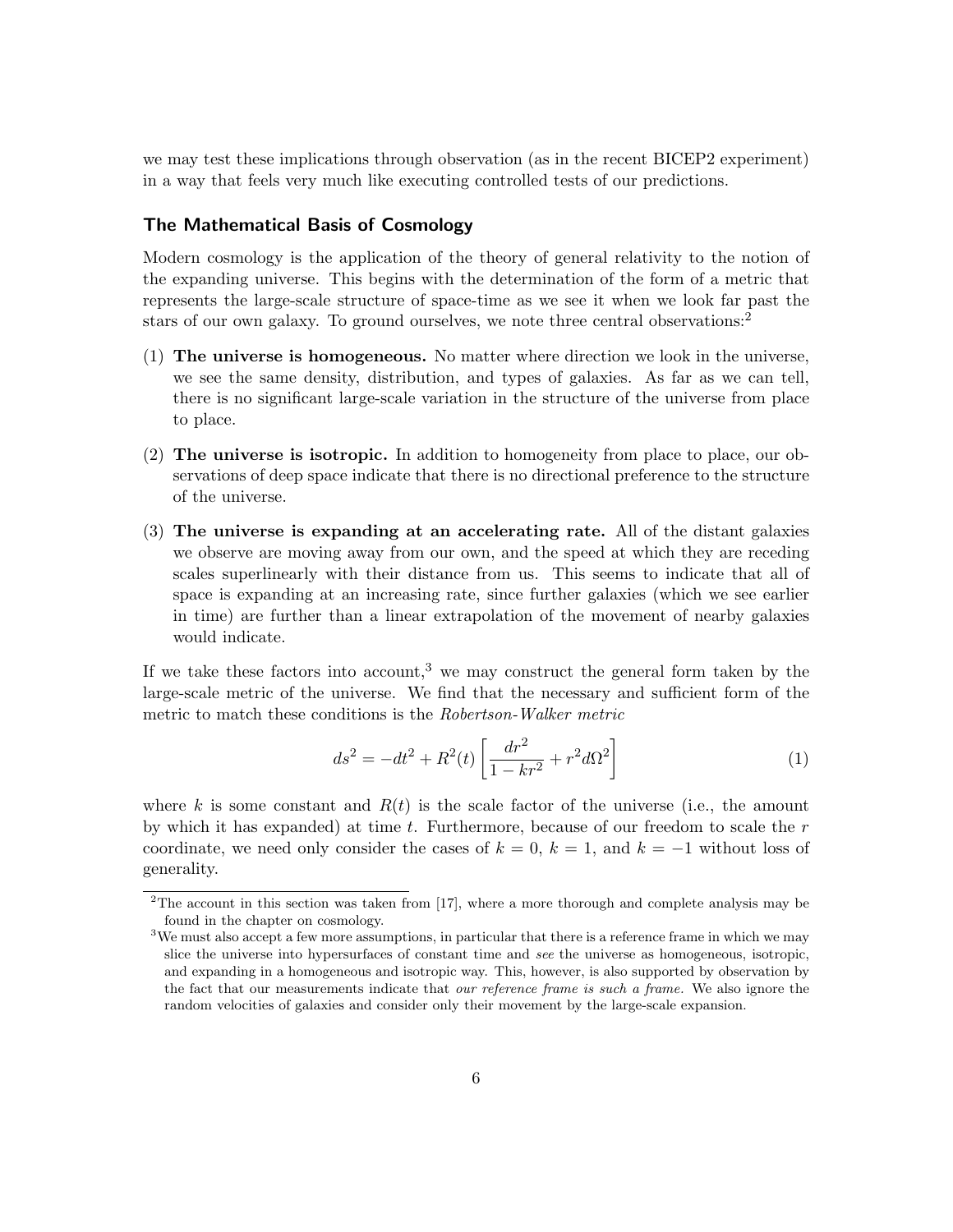To bring the theory of gravity into the picture is to apply the Einstein equation to say something about this metric. This introduces the energy-momentum tensor  $\mathbf{T}$ , which we also assume obeys our homogeneity and isotropy conditions. In fact, all of these conditions together leave only one independent component of the Einstein tensor, which can be expressed in this statement of the Einstein equation:

$$
G_{tt} + \Lambda g_{tt} = 8\pi T_{tt}.
$$
\n<sup>(2)</sup>

Here,  $\Lambda$  is a "cosmological constant" of exactly the sort that Einstein predicted (and subsequently regarded as his biggest blunder) introduced to address accelerating expansion. The  $\Lambda$  term on the left indicates the presence of the terms

$$
\rho_{\Lambda}=\frac{\Lambda}{8\pi}
$$

and

$$
p_{\Lambda}=-\rho_{\Lambda}
$$

within T. This "dark energy"  $\rho_{\Lambda}$  with (negative!) pressure  $p_{\Lambda}$  remains unexplained, but presumably drives the acceleration of the universe's expansion. With a little bit more mathematics, we come to this equation representing the expansion of the universe over time:

$$
\frac{3\dot{R}^2}{8\pi R^2} = -\frac{3k}{8\pi R^2} + \rho + \rho_\Lambda \tag{3}
$$

where  $\rho$  denotes the energy density of matter and radiation across the universe.<sup>4</sup> In this equation,  $\rho$  decreases with increasing R and  $\rho_{\Lambda}$  remains constant.

Notwithstanding the values of  $\rho_{\Lambda}$  and curvature constant k, the initial value<sup>5</sup> of the density  $\rho$  and expansion rate  $\frac{\dot{R}}{R}$  determines the fate of the universe as either collapsing back in a "big crunch," expanding at an asymptotically linear rate into infinity, or (in a very particular, unstable equilibrium) expand more and more slowly over time at a rate approaching but never reaching 0.

Furthermore, the fact that  $\rho_{\Lambda}$  is constant means that, if the radius ever gets large enough for  $\rho_{\Lambda}$  to strongly dominate the right side of the equation (i.e., there is no "big crunch"), R becomes proportional to R and—since  $p_{\Lambda}$  is negative—the universe experiences exponential growth.

Inflation theory was initially motivated by two apparent problems that arise out of this description of the universe: The *horizon problem* and the *flatness problem*.

<sup>4</sup>We may further break this down into the relativistic (radiation) and non-relativistic (matter) components of the energy density, which each scale differently with  $R$ , but that distinction is not important for our discussion of inflation.

<sup>&</sup>lt;sup>5</sup>Since our theory actually does not extend to the very beginning, we may concern ourselves with the values at some early time  $t_0$ .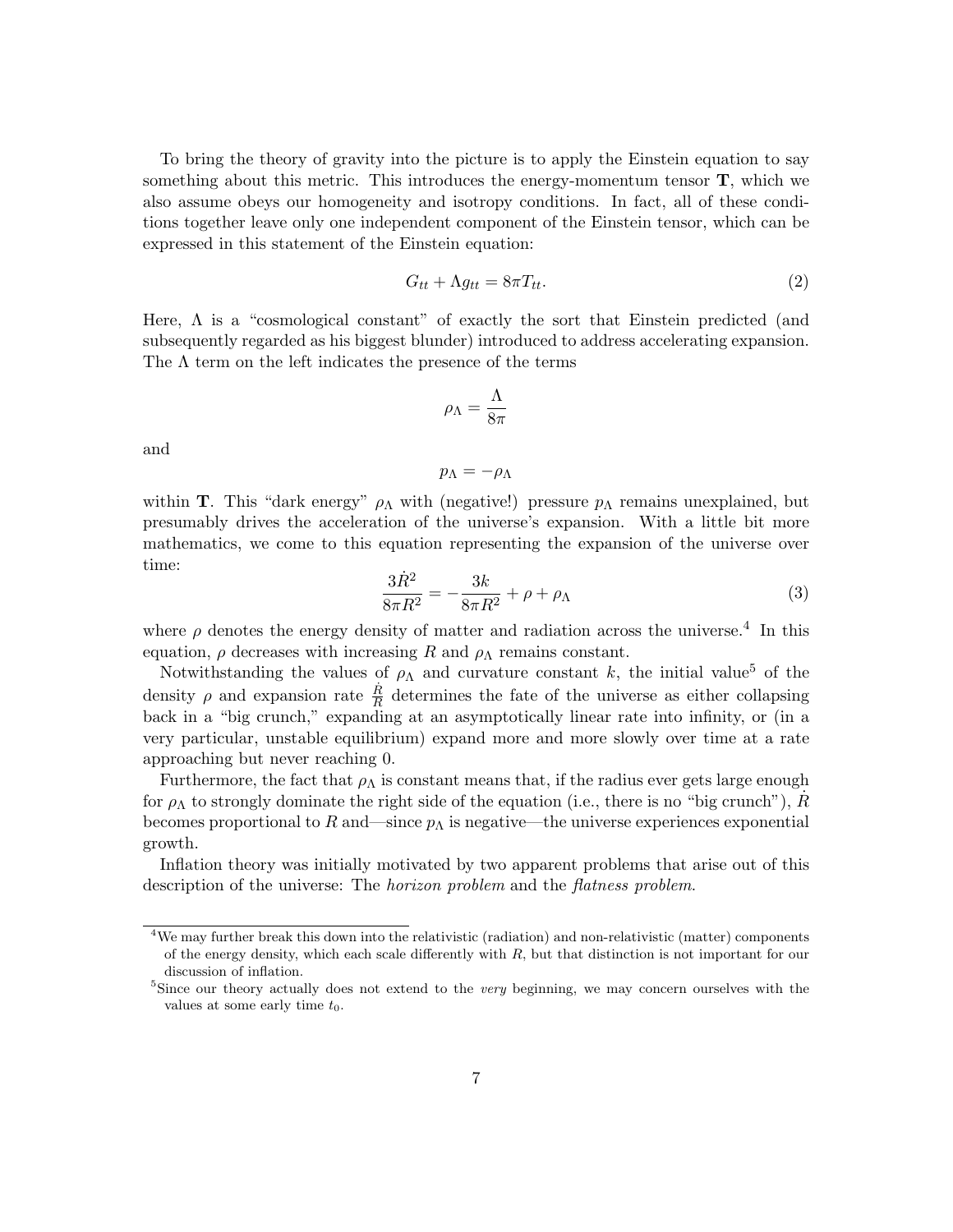#### The Horizon Problem

Not only the arrangement of galaxies, but even the cosmic microwave background (CMB), the "background noise" behind everything we see out in space, is extremely uniform. This seems counter-intuitive to many physicists, because of the restriction in relativity that information (so to speak) may only travel at the speed of light, and no faster.

When we look in two opposite directions and see radiation coming from over 10 billion light-years away (the order of the age of the universe) in the CMB, we conclude that the radiating sources are 20 billion light-years apart. At this distance, there is no way that the points could have interacted with each other. But it remains that they radiate with nearly the exact same energy!

This seems to many physicists to be a conundrum, called the horizon problem: the overwhelming uniformity of the CMB seems to have resulted from some communication between points in the early universe, but this communication should not have been possible given their distance apart.

#### The Flatness Problem

If we fit Equation 3 to the trend of expansion that we observe in near and distant galaxies, it turns out that the value of  $\rho$  is extremely close—within the error of our measurement—to that exact value that results in a universe that expands forever at an ever-decreasing rate. This is particularly interesting because this equilibrium is extremely unstable: a value of  $\rho$ significantly below this would result in a universe that would quickly collapse (before, say, life like humanity had the chance to form). In fact, in order to result in a universe like the one we live in the initial rate of expansion would have to be fine-tuned to within one part in  $10^{55}$ .

Physicists consider this an extremely strong assumption to make in order for the universe to have the apparent *flatness* that it does, but it seems to be required in the standard (noninflationary) model of relativistic cosmology. This issue is called the *flatness problem*. For a more thorough explanation of this problem and the horizon problem, see Alan Guth's original paper on the theory of inflation [9], which we will now address.

#### Inflation

The theory of inflation was proposed by physicist Alan Guth in 1981 as a solution to both the horizon and the flatness problems. It posits that in the early universe, there was a period of very fast (exponential) expansion, which "smoothed out all of the kinks" so to speak, and resulted in the only-very small variations—about one part in  $10^5$ —that we see in the CMB today. It also has the side effect of "smoothing out" the curvature to be nearly flat, accounting for the flatness problem.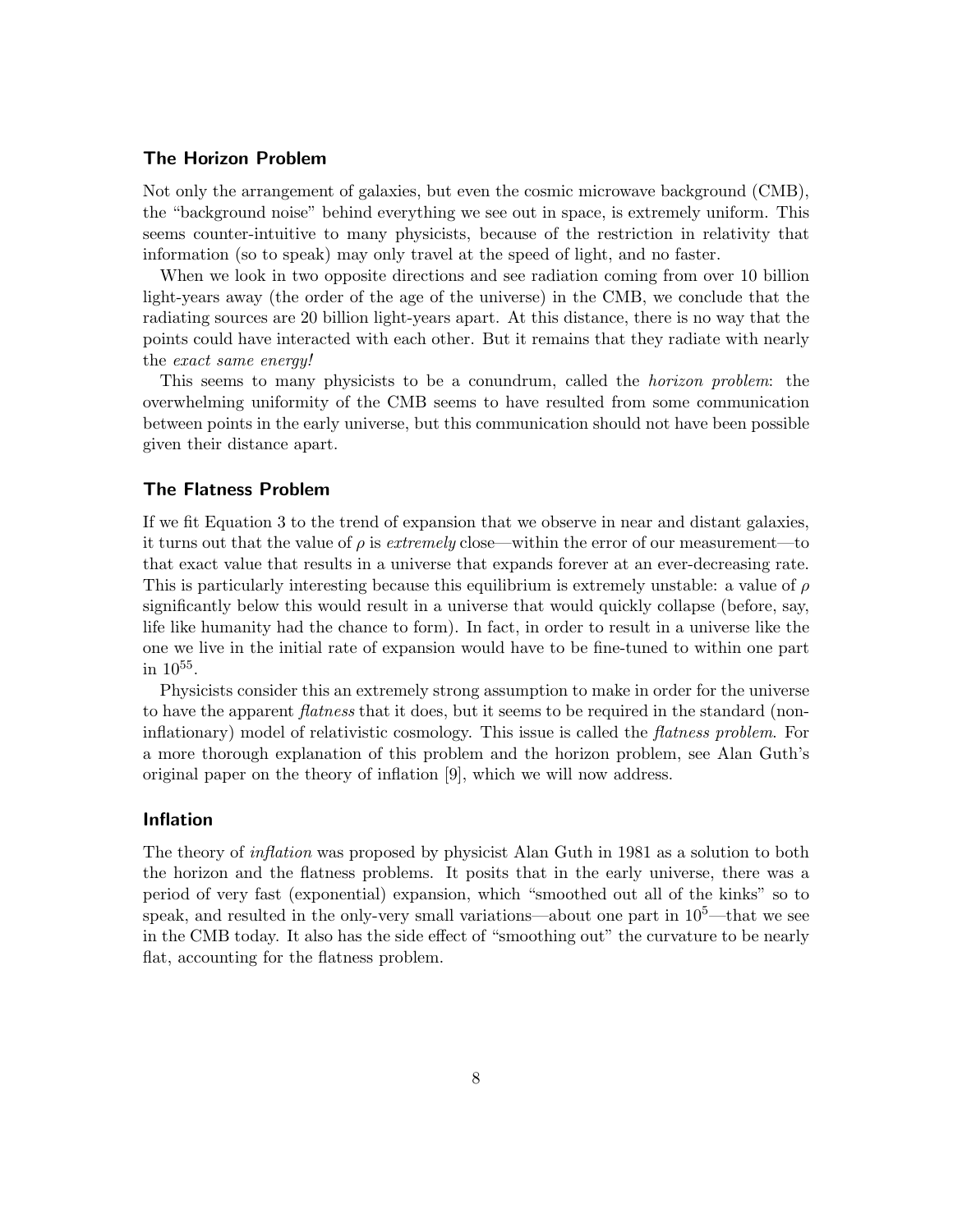Formally, inflation in its early formulation<sup>6</sup> involves an extra term in Equation 3. If this term somehow behaved like a cosmological constant and only dominated the right side of the equation in the early stages of the universe, that could suffice to describe the early-universe exponential expansion posited in the basic premise of the theory.

The way this is done is by positing the existence of a scalar *inflation field*. This field would show up in Equation 3 and be governed by a peculiar potential function: for, if much of the energy of the universe were in this field, and the potential sloped very slowly downward with the growth of the universe, then the value in the equation would be nearly constant during this time, leading to exactly the exponential expansion required by inflation theory. Then, at some point, the potential can drop off quickly and the energy held by the inflation field would be dumped back into the other fields, creating the matter and radiation that populates the universe today while stopping the exponential expansion, resulting in, from then on, the standard picture (related above) of relativistic cosmology.

This formulation of inflation did a very good job of producing the apparently "finetuned" details that were causing problems for cosmologists before. Whether that means inflation is correct is a slightly different issue. After all, the potential associated with the inflation field has a very peculiar form, and even if it explains our observations, it itself remains to be explained.

So, all things considered, is inflation theory a solid scientific model of the early universe? Before looking into this question, we will take another look back at the philosophy of science, to determine what it is that really makes a "good" model.

### 4 The Importance of Aesthetic

The theory of inflation, as proposed by Linde [13], does closely predict what we observe in the CMB. However, it is the only theory that would make such a prediction? Not at all. At the end of Section 2, we discussed how our physical theories extend into the past: the conditions we *must* assert about the past are the *weakest* ones that would produce the observations we see today. This means that in principle, we may allow for other explanations: for example, that the universe "just so happened" by chance to be as homogeneous as it is.

#### Description versus Explanation

That doesn't seem like much of a theory, though. It sounds a little bit like the following: Suppose I see an apple fall out of a tree, and I react by positing a physical law that "that apple fell out of that tree." It's a *description* rather than an *explanation* like, say, a theory of gravity. But what makes these two statements fundamentally different?

<sup>&</sup>lt;sup>6</sup>I describe here not Guth's 1981 proposal of inflation, but the *slow-roll* inflation proposed by Andrei Linde in 1982 .[13] It also purported to resolve several other open problems in cosmology at the time.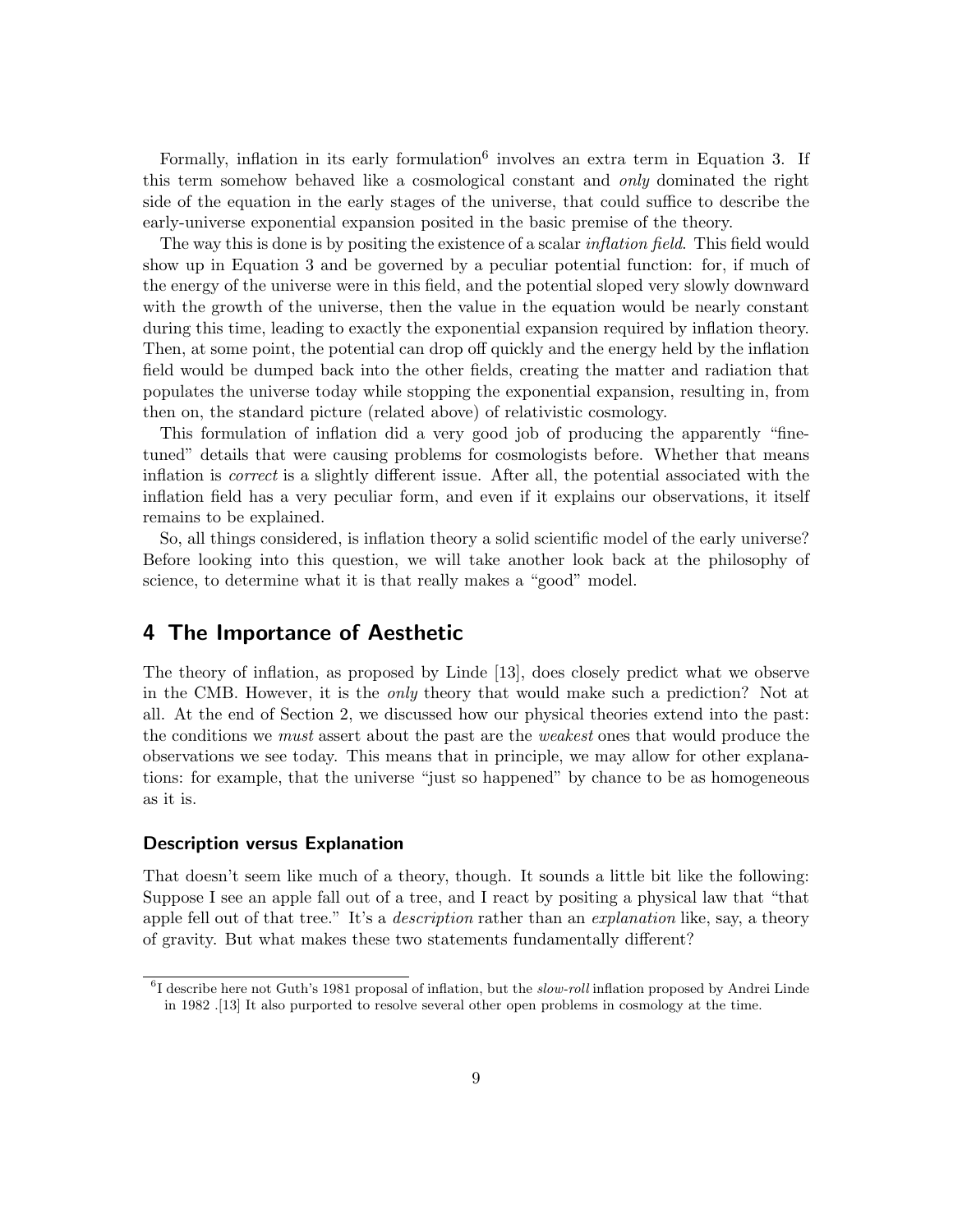In fact, the two statements are both true, and both sufficient to describe the behavior of the apple in question. Whether the description qualifies as an 'explanation' is another, fuzzier issue. One clear difference between the "apple-fell" law and a theory of gravity is that gravity generalizes. It is a concise explanation that predicts (fairly accurately) a wide range of phenomena.

This notion of generalization highlights why a preference for gravity over a large set of "apple-fell" laws (for every falling event we've observed) is so intuitively obvious, but a preference for the theory of inflation is not so obvious. It goes back to the issue that we have only one universe that we can reason about, so the theory does not generalize in an obvious way. So, "inflation" appears like a description of what seems to have happened in the early universe in order to produce what we see today.

#### The Probabilistic Approach

So if it's not generality, then why does the theory of inflation seem more reasonable than the theory of "it just happened"? One argument is that it is extremely unlikely that it would've "just happened" and that inflation would produce a universe like ours under a wider range of initial conditions. However, we can't argue about the (posterior) probabilities of such theories solely from the evidence of the current state of the universe: we would also require a prior probability distribution over possible initial conditions of the universe. This is not something we can gather from experiment or observation, since we only have one universe. So the probability argument, in its simplest form, seems to fall flat. (This will be revisited in Section 5.)

#### Aesthetic

What we really use to evaluate our theories may come down to something much more human, and more difficult to quantify. S. Chandrasekhar put it well in his 1987 book Truth and Beauty: Aesthetics and Motivations in Science. In this selection, he reacted to the amazing observation that stationary black holes are fully described in relativity theory by their mass and angular momentum, in the Kerr model:

In my entire scientific life, extending over forty-five years, the most shattering experience has been the realization that an exact solution of Einstein's equations of general relativity, discovered by the New Zealand mathematician, Roy Kerr, provides the absolutely exact representation of untold numbers of massive black holes that populate the universe. This shuddering before the beautiful, this incredible fact that a discovery motivated by a search after the beautiful in mathematics should find its exact replica in Nature, persuades me to say that beauty is that to which the human mind responds at its deepest and most profound. [6]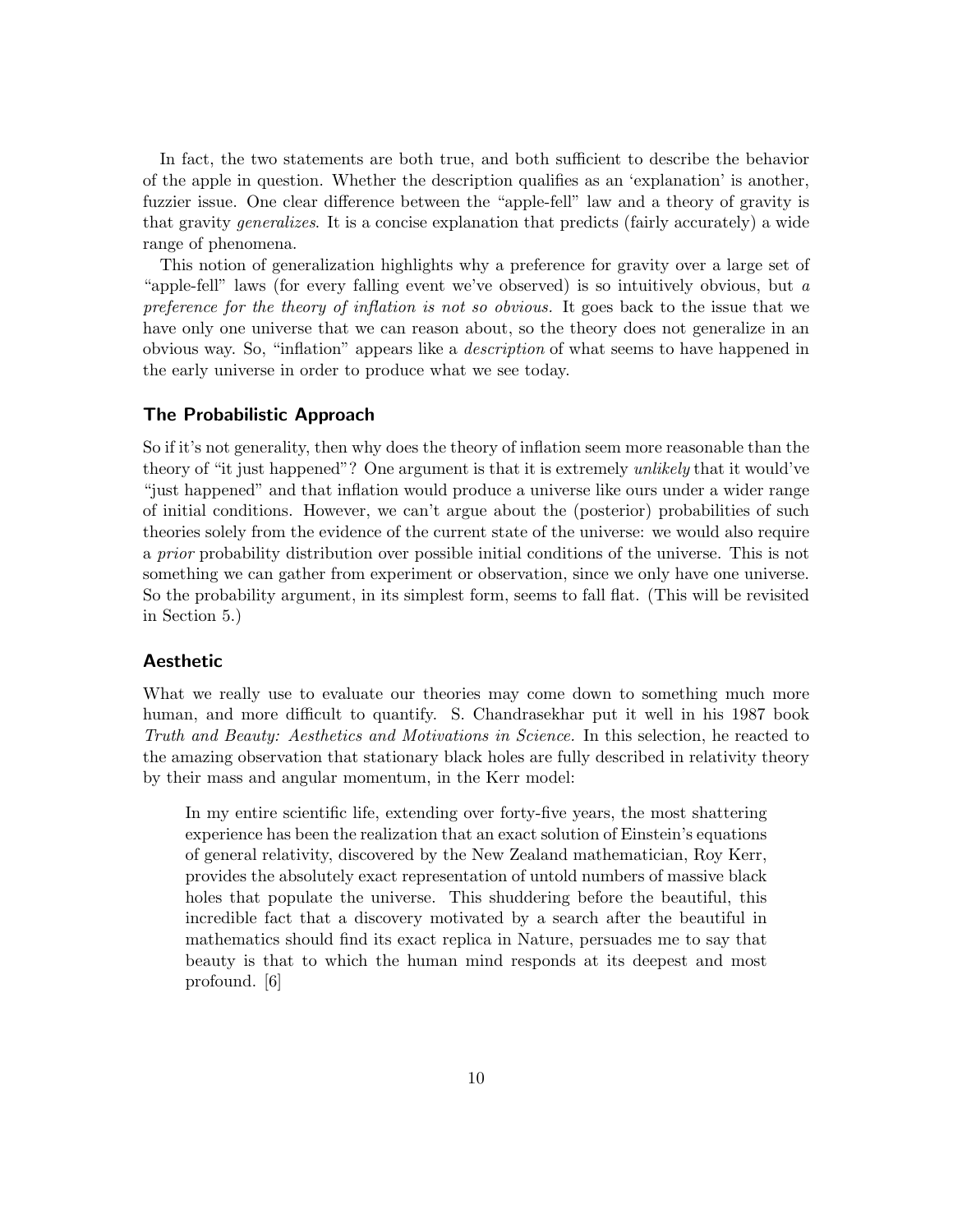The "beauty" that he mentions is sometimes called "elegance," "simplicity," or "aesthetic," and is often considered the hallmark of a good scientific theory or argument. This idea has been around for a long time, usually attributed to the English Franciscan friar William of Ockham of the 14th century. (the methodological principle of choosing the simplest explanation is often called *Ockham's razor*.)

The reverence we have for simplicity is apparent in Albert Einstein's later reaction to his own theory of the "cosmological constant," which he famously regarded as his biggest blunder in the development of the theory of relativity. The reason it is regarded as a mistake (even today, as we're finding out he may not have been completely wrong) is that he posited this cosmological constant in order to justify his preconception that the universe should be static: this was something not supported by evidence, and so he was adding unnecessary complexity, so to speak, to the theory. That he considered it such a big mistake (even though it produced a consistent theory) shows how simplicity rules all.

Why simplicity should be a hallmark of scientific theories—which, above all, must be concerned with truth—seems to be a question that extends beyond just practical concerns (i.e., "simpler theories are easier to work with"). Instead of trying to answer this difficult question directly, an interesting line of inquiry is this: if we can't say why simplicity *should* be considered important, can we say why it is? Jürgen Schmidhuber, a researcher at the Dalle Molle Institute for Artificial Intelligence (IDSIA) in Switzerland, has developed what he calls a *formal theory of creativity*, which provides one answer to this question. He designs agents with "intrinsic motivation" driven by curiosity: a desire to discover patterns in the world, mathematically formalized as the improvement of a compression algorithm on perceived data (he called this compression progress) [15]. He argues that this same system is what drives humans to have fun, create art, and do science:

If the history of the entire universe were computable, and there is no evidence against this possibility, then its simplest explanation would be the shortest program that computes it. Unfortunately there is no general way of finding the shortest program computing any given data. Therefore physicists have traditionally proceeded incrementally, analyzing just a small aspect of the world at any given time, trying to find simple laws that allow for describing their limited observations better than the best previously known law, essentially trying to find a program that compresses the observed data better than the best previously known program... For example, Newton's law of gravity can be formulated as a short piece of code which allows for substantially compressing many observation sequences involving falling apples and other objects. Although its predictive power is limited... it still allows for greatly reducing the number of bits required to encode the data stream, by assigning short codes to events that are predictable with high probability under the assumption that the law holds. Einstein's general relativity theory yields additional compression progress as it compactly explains many previously unexplained deviations from Newton's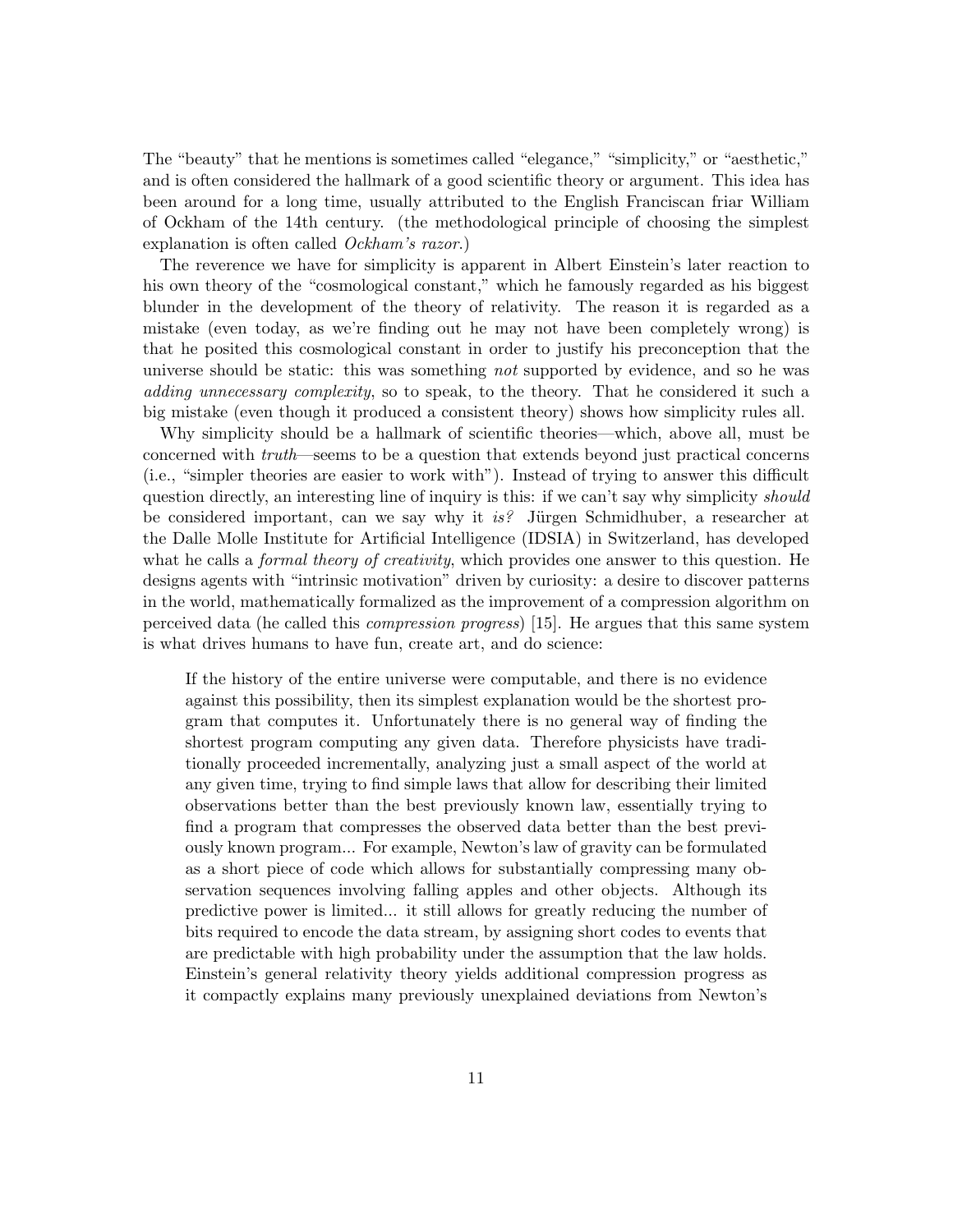predictions.

Most physicists believe there is still room for further advances. Physicists, however, are not the only ones with a desire to improve the subjective compressibility of their observations. Since short and simple explanations of the past usually reflect some repetitive regularity that helps to predict the future, every intelligent system interested in achieving future goals should be motivated to compress the history of raw sensory inputs in response to its actions, simply to improve its ability to plan ahead. [16]

Indeed, the preference for beauty and simplicity can be said to lie in our desire to maximize our ability to predict our future with our limited time and computation resources (in our brains and computers alike), in order to maximize the reward we can obtain from the world in our limited time in conscious existence. In this respect, perhaps it is our mortality that drives us to seek out beauty in the universe.

## 5 Inflation Revisited

Unfortunately, all of this talk the importance of aesthetic does not do much to tell us which theories to prefer over which—but that's exactly what we should expect. Different scientists have different versions of "beauty" (perhaps you could say in Schmidhuber's language that their brains have different compression functions) and it is not always obvious whether one theory is simpler than another. As CalTech physics professor Sean Carroll says,

The entire point of inflation is to make the initial conditions of our observable universe seem more "natural." Inflation is a process, not a law of nature. If you don't care about naturalness, and are willing to say "things just happened that way," there is absolutely no reason to ever think about inflation. So the success or failure of inflation as a scenario depends on how natural it really is. [2]

### How 'natural' is Inflation?

This question may be approached subjectively (and sensibly) in the following way: If we consider the configuration of our observable universe to be something 'strange' or 'unnatural,' then inflation can be a decent explanation only if it is *less* unnatural than the "it just happened" explanation. Early formulations of inflation relied on a very particular kind of potential function  $V(\phi)$  with respect to the inflation field  $\phi$ . This may not seem like much of an explanation, as we have the freedom to tweak the function  $V(\phi)$  all we want in order to match what we observe anyway. However, more recent thinking indicates that a simple function  $V(\phi) \propto \phi^2$  best matches our observations [4]. Whether this is satisfactory is, of course, up to a subjective judgment.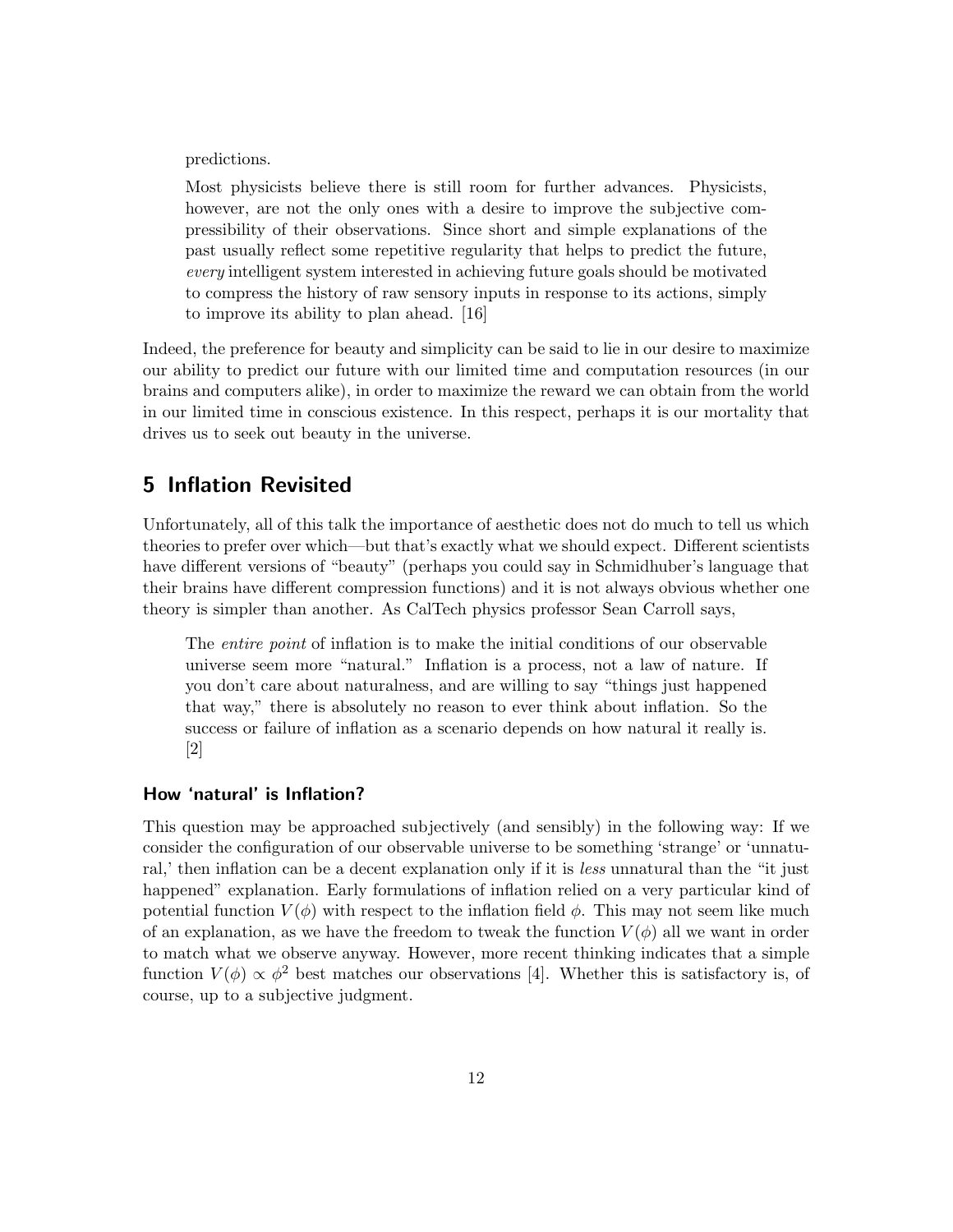#### Penrose's Argument and the Likelihood of Our Universe

Trying to decide on 'naturalness' without relying on subjective criteria often results in something like the probabilistic argument of the previous section. Oxford physicist Roger Penrose has argued against inflation since the 1970s, bringing this reasoning to bear. Carroll summarizes Penrose's point as follows:

The advent of inflation in the early 1980's seemed to change things — it showed how to get a universe just like ours starting from a tiny region of space dominated by "false vacuum energy." But a more careful analysis shows that inflation doesn't really change the underlying problem — sure, you can get our universe if you start in the right state, but that state is even more finely-tuned than the conventional Big Bang beginning. [1]

Notwithstanding Penrose's more recent claims that string theory is a "fashion," quantum mechanics is "faith," and inflation a "fantasy" [8], Carroll put this argument to work in calculations published in his note with Heywood Tam titled "Unitary Evolution and Cosmological Fine-Tuning" [5]. The position is based on the assumption of 'unitary' (roughly, time-reversible) laws of physics and arguments about the number of possible states (or sets of initial conditions) of the universe. This form of argumentation relies in a way on a uniform probability distribution over these states. This sort of reasoning has proven very effective in thermodynamics, and the machinery for reasoning about the "extraordinariness" of our universe has been developed over the past few decades. As Carroll says,

Our universe looks very unusual. You might think we have nothing to compare it to, but thats not quite right; given the particles that make up the universe (or the quantum degrees of freedom, to be technical about it), we can compare their actual configuration to all the possible configurations they could have been in. The answer is, our observed universe is highly non-generic, and in the past it was even more non-generic, or finely tuned. One way of describing this state of affairs is to say that the early universe had a very low entropy. [1]

Carroll and Tam's conclusion, as he roughly stated in terms of 'likelihood,' was this:

We find that inflation is very unlikely, in the sense that a negligibly small fraction of possible universes experience a period of inflation. On the other hand, our universe is unlikely, by exactly the same criterion. So the observable universe didn't "just happen"; it is either picked out by some general principle, perhaps something to do with the wave function of the universe, or it's generated dynamically by some process within a larger multiverse. And inflation might end up playing a crucial role in the story. We don't know yet, but it's important to lay out the options to help us find our way. [1]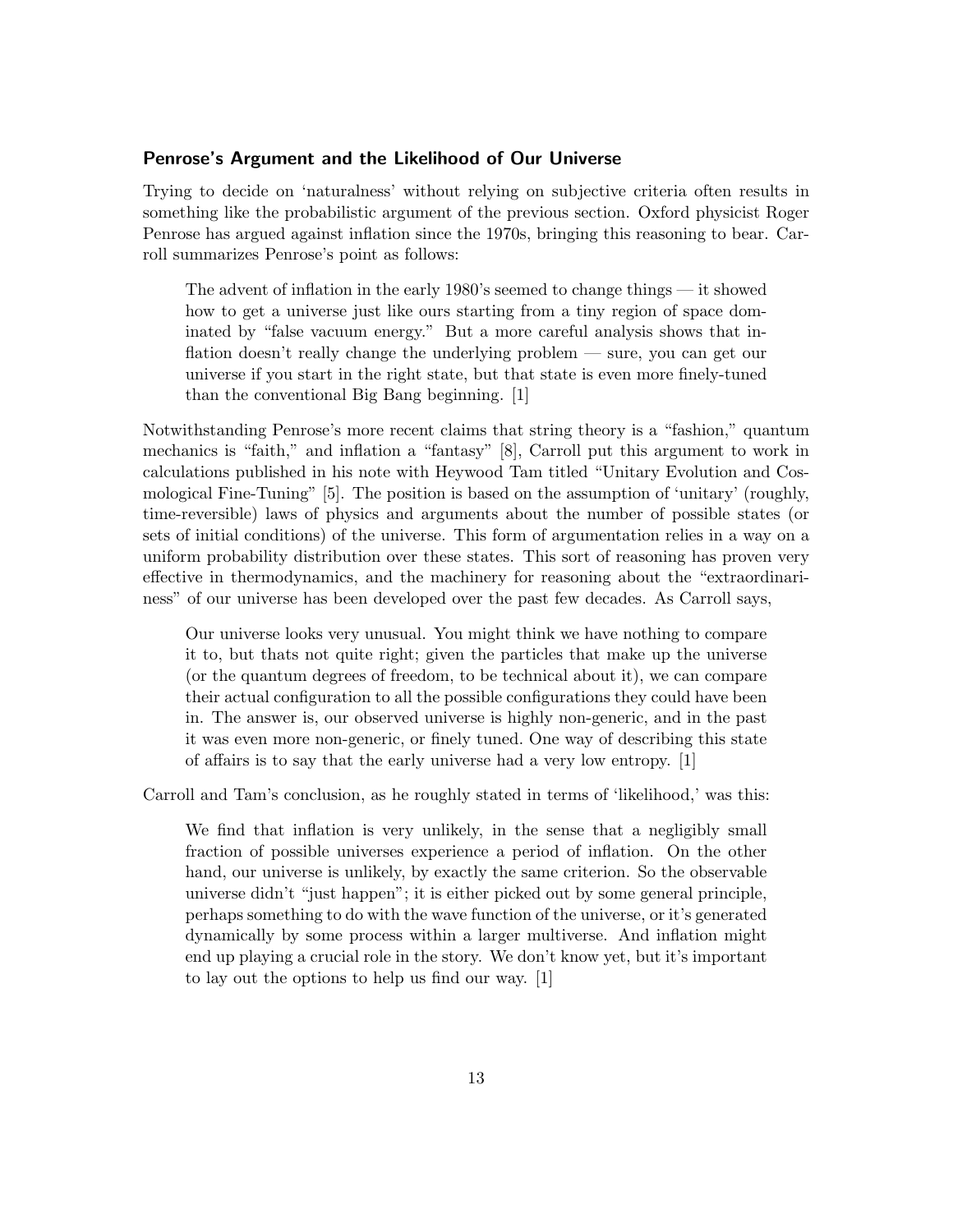Their line of reasoning indicates that Penrose's argument against inflation may turn back on itself—but we can't be sure. Whether this argument is an effective one is not a question with a satisfactory answer. However, there is a response to this argument internal to the theory of inflation, which we come to now.

#### Eternal Inflation

The inflation story does not necessarily begin and end with a single universe. Rather, it begins with one and could possibly end with an infinity of universes, as explained by Alan Guth in a 2001 talk by the name of "Eternal Inflation" [10].

Here's how the argument works: quantum fluctuations during the period of inflation could mean that inflation does not necessarily end and the same time everywhere: the slight jitter in  $\phi$  would mean that it begins "dumping" matter into the universe in some places before in others. These other places, in turn, would continue inflating and create a whole new arena in which the quantum jitter can do the same thing again, and so on ad infinitum. But it remains that each of these "dumping" events is actually separated by an exponentially expanding (inflating) region of space-time! So in effect, inflation leads to the creation of an infinite number of mutually isolated universes. The theory, then, is simply that ours is one of those universes, and because of the infinite number of universes produced by any one inflation event, it is not at all unlikely that a universe like ours will form.

This argument, once again, presupposes a particular method of "sampling" from possible universes (i.e., a probability distribution over them) in order to make sense of the question of how likely our universe is. While it provides an answer to Penrose's (and Carroll's) arguments related above, it retains the same conceptual difficulty that inflation had in the first place.

# 6 Conclusion

We have seen how the pursuit of science must presuppose a predictable and static set of natural laws. We have also seen how the pursuit of science is impossible in practice without accepting the notion of simplicity of physical theories. Cosmology as a field has posed a great challenge to scientific thinking: it has become difficult to know what exactly is an effective scientific argument about the very early stages of the universe, and how much these arguments depend on our reliance on simplicity.

As a personal note, I will relate that I initially expected when I set out to write this paper to come to the conclusion that cosmic inflation is very reasonable, and a simple, nicely explanatory candidate for a theory of the early universe. Now, I honestly have no idea what to think. However, regardless of what I think, it has become clear that we can definitely do valid scientific reasoning about the early universe. The very same principles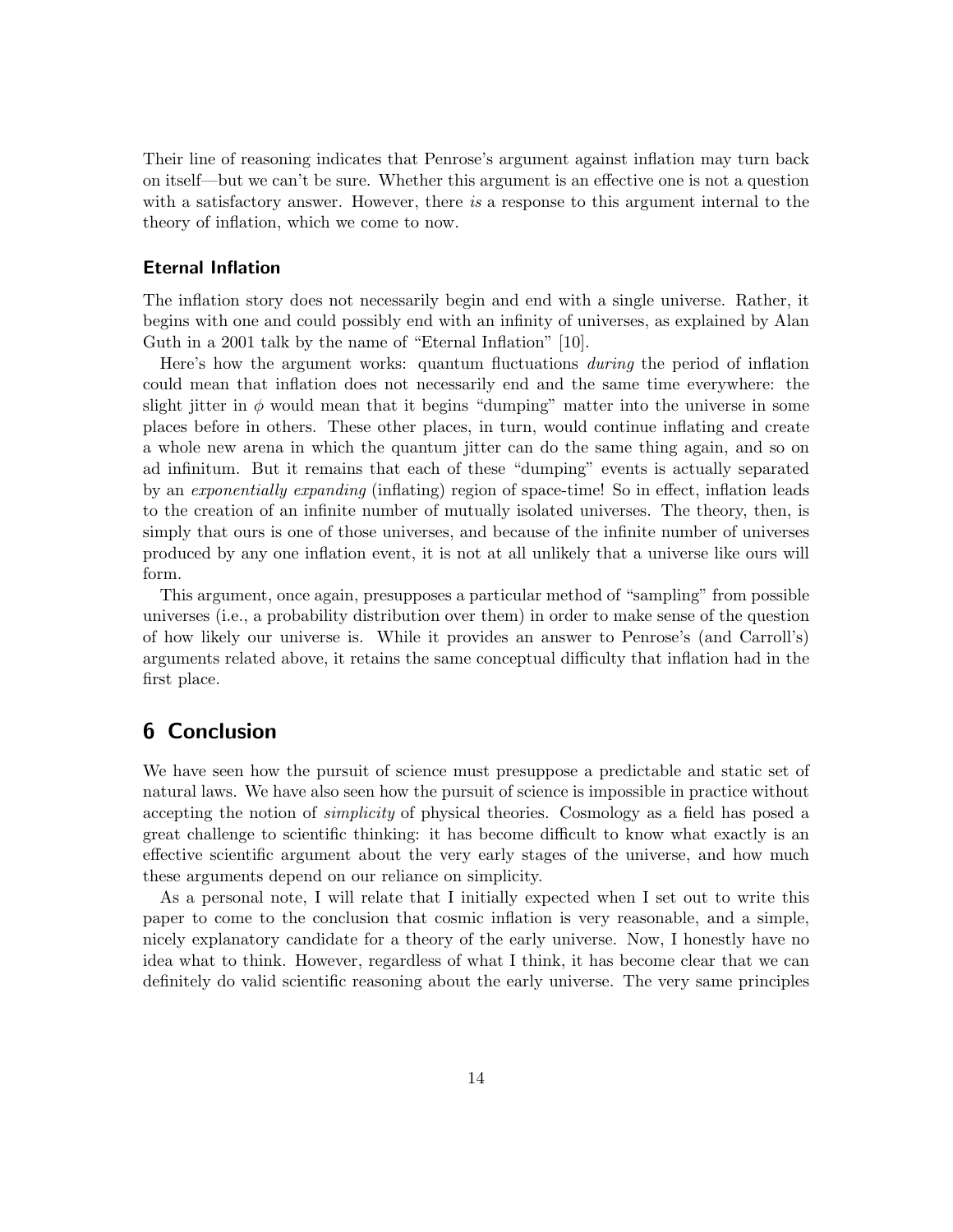of "observational" science, as Ken Ham calls it, allow us—or even require us—to reason using evidence about what the universe looked like long in the past.

Whether inflation will continue to hold up (and it seems to be doing so, in light of the recent BICEP2 result [3]) is a fascinating question that will surely develop further as we peer deeper into space and discover more about the fundamental nature of our universe.

### References

- [1] Sean Carroll. How finely-tuned is the universe?, July 2010. 'Preposterous Universe' weblog.
- [2] Sean Carroll. The eternally existing, self-reproducing, frequently puzzling inflationary universe, October 2011. 'Preposterous Universe' weblog.
- [3] Sean Carroll. Gravitational waves in the cosmic microwave background, March 2014. 'Preposterous Universe' weblog.
- [4] Sean Carroll. The particle at the end of the universe, April 2014. Personal conversation before a public lecture at UT Austin.
- [5] Sean Carroll and Heywood Tam. Unitary evolution and cosmological fine-tuning. arXiv:1007.1417, July 2010.
- [6] Subrahmanyan Chandrasekhar. Truth and Beauty: Aesthetics and Motivations in Science. University of Chicago Press, 1987.
- [7] Alan Kaylor Cline. The most important question in your lives. Lecture at the University of Texas at Austin, May 2014.
- [8] Science Friday. Sir roger penrose: Cosmic inflation is 'fantasy', April 2014. Internet radio show.
- [9] Alan Guth. Inflationary universe: A possible solution to the horizon and flatness problems. Physical Review, 23(2):347–356, January 1981.
- [10] Alan Guth. Eternal inflation, April 1999. Talk given at Cosmic Questions, National Museum of Natural History, Washington, D.C.
- [11] Ken Ham. Is creation a viable model of origins in todays modern scientific era? Live debate, February 2014.
- [12] David Hume. An enquiry concerning human understanding, 1748.
- [13] Andrei Linde. A new inflationary universe scenario: A possible solution of the horizon, flatness, homogeneity, isotropy and primordial monopole problems. *Physics Letters*, 108:389–393, February 1982.